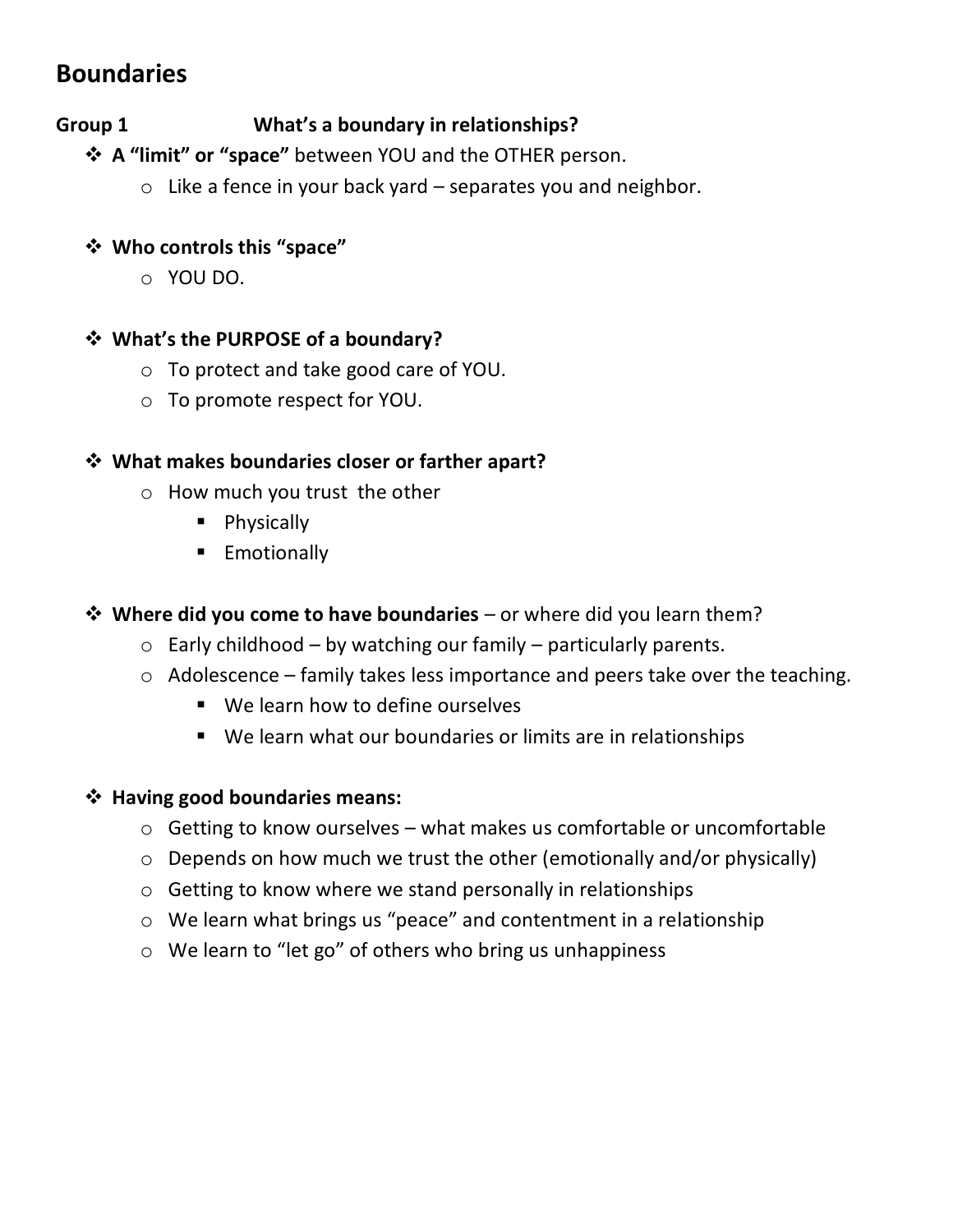# **Characteristics of Boundaries- (What you feel inside):**

| Feeling like your own person.            | Feeling "incomplete" without your        |
|------------------------------------------|------------------------------------------|
|                                          | partner.                                 |
| Feeling responsible for your own         | Relying on your partner to make you      |
| happiness.                               | happy.                                   |
| Togetherness and separateness are        | Too much or too little togetherness.     |
| balanced.                                |                                          |
| Friendships exist outside of the         | Can't establish and maintain friendships |
| relationship.                            | with others.                             |
|                                          |                                          |
| Focuses on the best qualities of both    | Focus on the "worst" qualities of your   |
| people.                                  | partner.                                 |
| Can achieve intimacy without             | Uses alcohol/drugs to reduce             |
| chemicals.                               | inhibitions and achieve a false sense of |
|                                          | intimacy.                                |
| Open, honest and assertive               | Game-playing, unwillingness to listen,   |
| communication.                           | manipulation.                            |
| Commitment to partner.                   | Jealousy, relationship addiction or lack |
|                                          | of commitment.                           |
| Respecting the differences in the        | Blaming the partner for his/her unique   |
| partner.                                 | qualities.                               |
| Accepting the change in the              | Feeling that the relationship should     |
| relationship.                            | always be the same.                      |
| Asking honestly for what is wanted in    | Feeling unable to express what is        |
| the relationship.                        | wanted - can't "ask" partner to give     |
|                                          | you what you want/need.                  |
| Accepting endings (kids grow up and      | Unable to let go - clinging to old       |
| leave, separation, divorce, death, etc.) | relationship.                            |

**Healthy Boundaries= Feel Contented/Satisfied Unhealthy Boundaries= Feel Restless, Unhappy**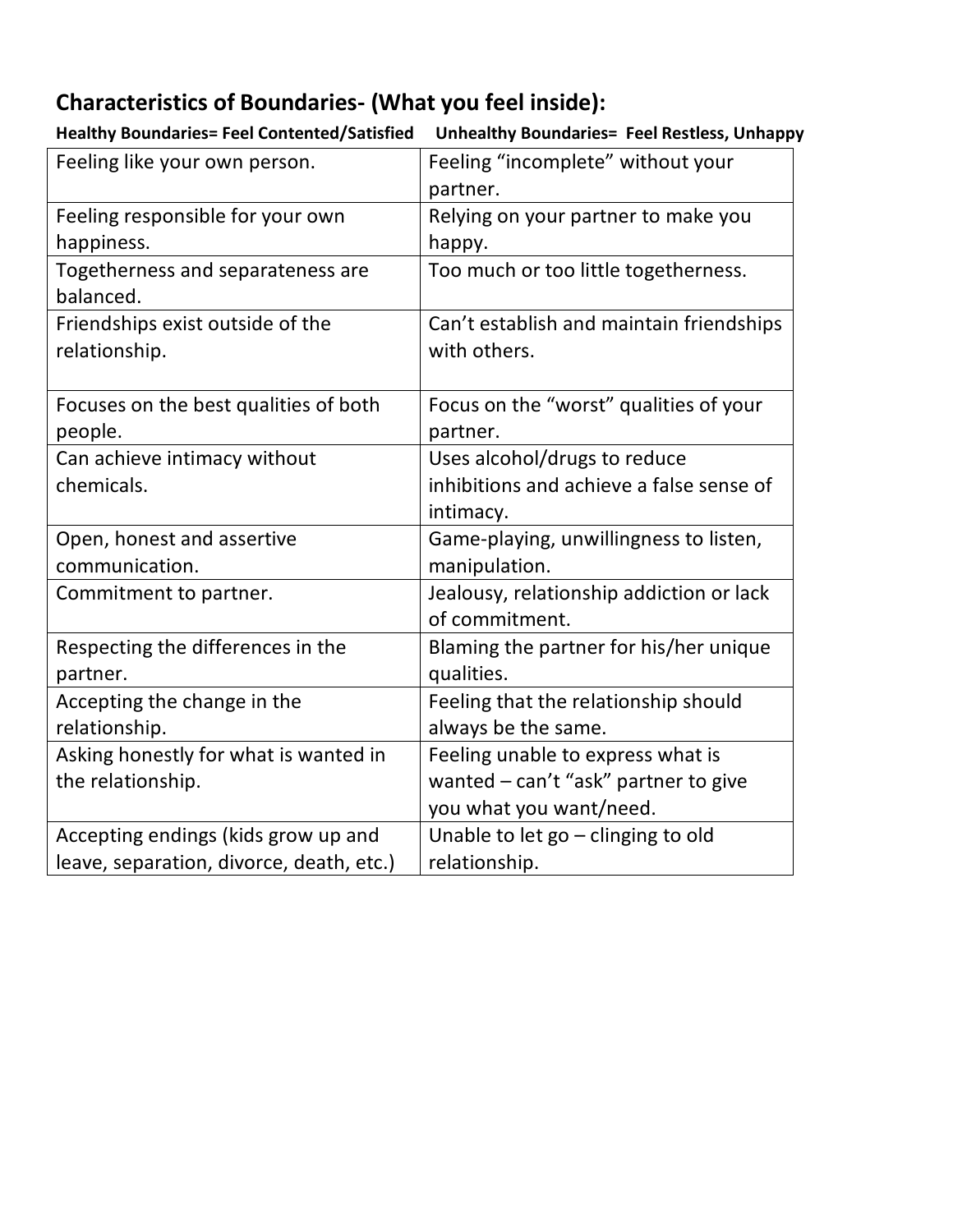# **Group 2 How do we SET boundaries?**

- **1. We need to talk/listen** (in other words, communicate) without blaming.
	- "YOU make me so angry….."
	- "How could you do that to me after all I've done for you…"?

# **2. Honesty.**

- Avoid saying what you "think" the other person wants to hear.
- Learn how to say what you "think" and "feel."
- Beating around the bush will not help you or your relationship in the long run.

# **3. It is IMPOSSIBLE to set EFFECTIVE boundaries-**

# **without setting ENFORCABLE CONSEQUENCES.**

- **Never say something that you know you are not willing to follow through with.**
	- o "If you call me bad names, I will walk out of the room."
	- o "If you drink/get high again, I will take the kids and leave."
	- $\circ$  "If you are ever unfaithful to me I will leave you."
	- o "I do not deserve this (whatever the abusive behavior) and I will not put up with it."

# **MUST BE CONFIDENT ENOUGH IN YOURSELF TO DO IT.**

- **4. If your partner brushes off** your respectful request to do or not do something he/she does not RESPECT you. This is a serious boundary problem.
- **5. Setting boundaries is not about making "threats."** 
	- It is about giving others (partners, friends, etc.) choices and then **APPROPRIATE, ENFORCABLE** consequences for poor decisions they make.

# **Types of Boundaries: Comfort level is the determiner**

- **1. Types of Boundaries:**
	- **1. Material Boundaries-** money, car, clothes, books, food, toothbrush.
	- **2. Physical Boundaries –** personal space, privacy, body, handshakes or hugs?
	- **3. Mental Boundaries –** thoughts, values, opinions, knowledge.
	- **4. Emotional Boundaries –** are you OK with your right to have a variety of feelings?
	- **5. Sexual Boundaries-** what, where, when, with whom
	- **6. Spiritual Boundaries –** faith system, beliefs, connection with a higher power.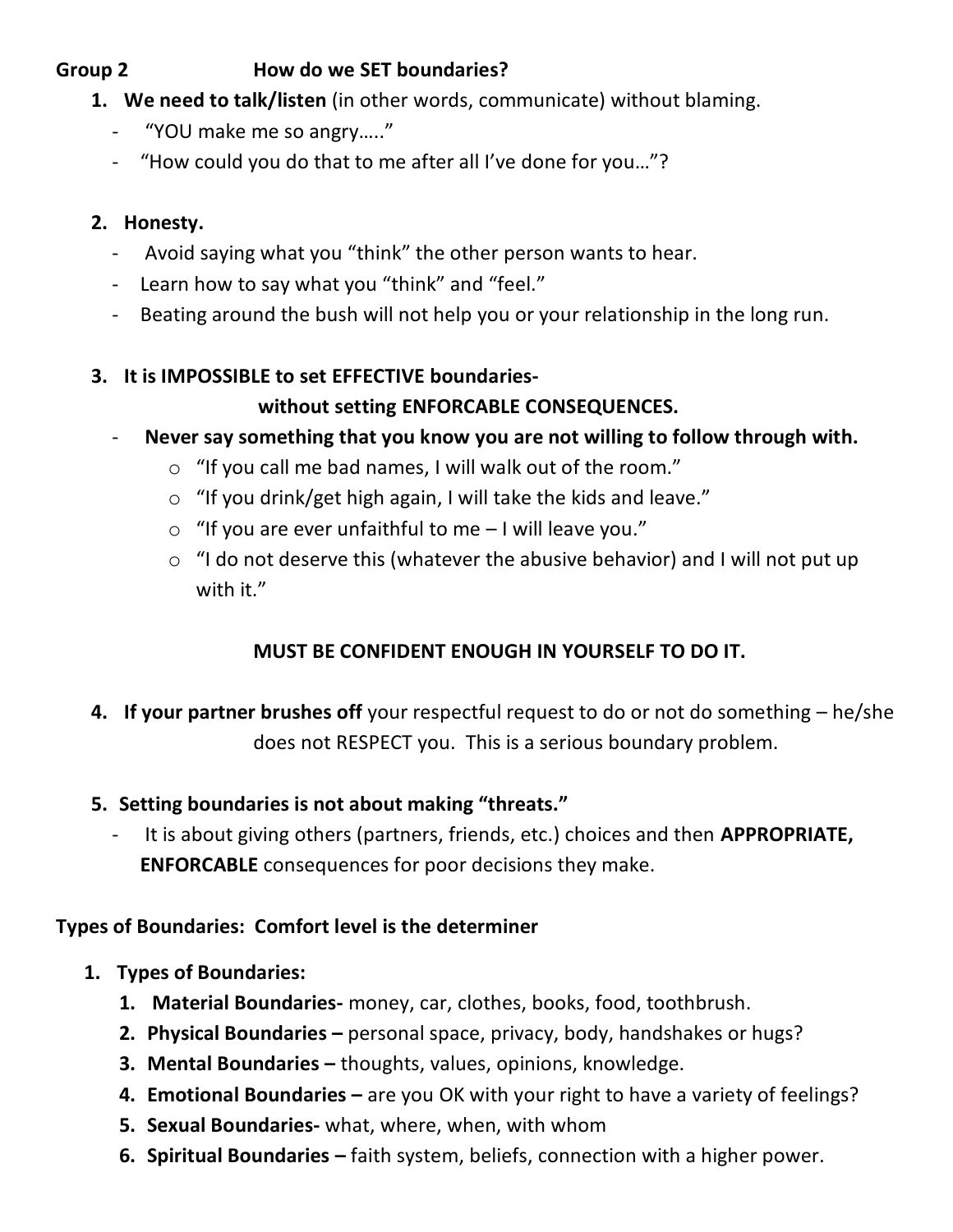# **Quality of Boundaries:**

# **1. Soft Boundaries – very little or no boundaries –**

- o Person can be manipulated very easily.
- o Will do "anything" to please the other person.
- o Cannot say "no."

# **Based on "fear"**

- Of rejection
- Of not being loved
- Of being alone
- Of looking "bad" in peoples eyes

# **2. Spongy Boundaries –**

o Always feel very insecure and unsure of whether to let others get close or not.  **Based on insecurity and lack of positive self esteem.**

# **3. Rigid Boundaries -**

- o Closed or walled off from other people.
- o Cannot get "close" to another tend to be "loners."
- o Painful previous experiences.
	- **Based on anger, fear, hurt.**
- **4. Flexible –**
	- o Person feels comfortable letting some folks in and keeping others out.
		- Can be selective with others.
	- o Is more resistant to emotional manipulations.

# **Based on positive self esteem and comfortable self-awareness.**

# **How do we feel when our boundaries are violated?**

- Angry?
- Disappointed?
- Unsafe scared?
- Resentful?
- Cowardly?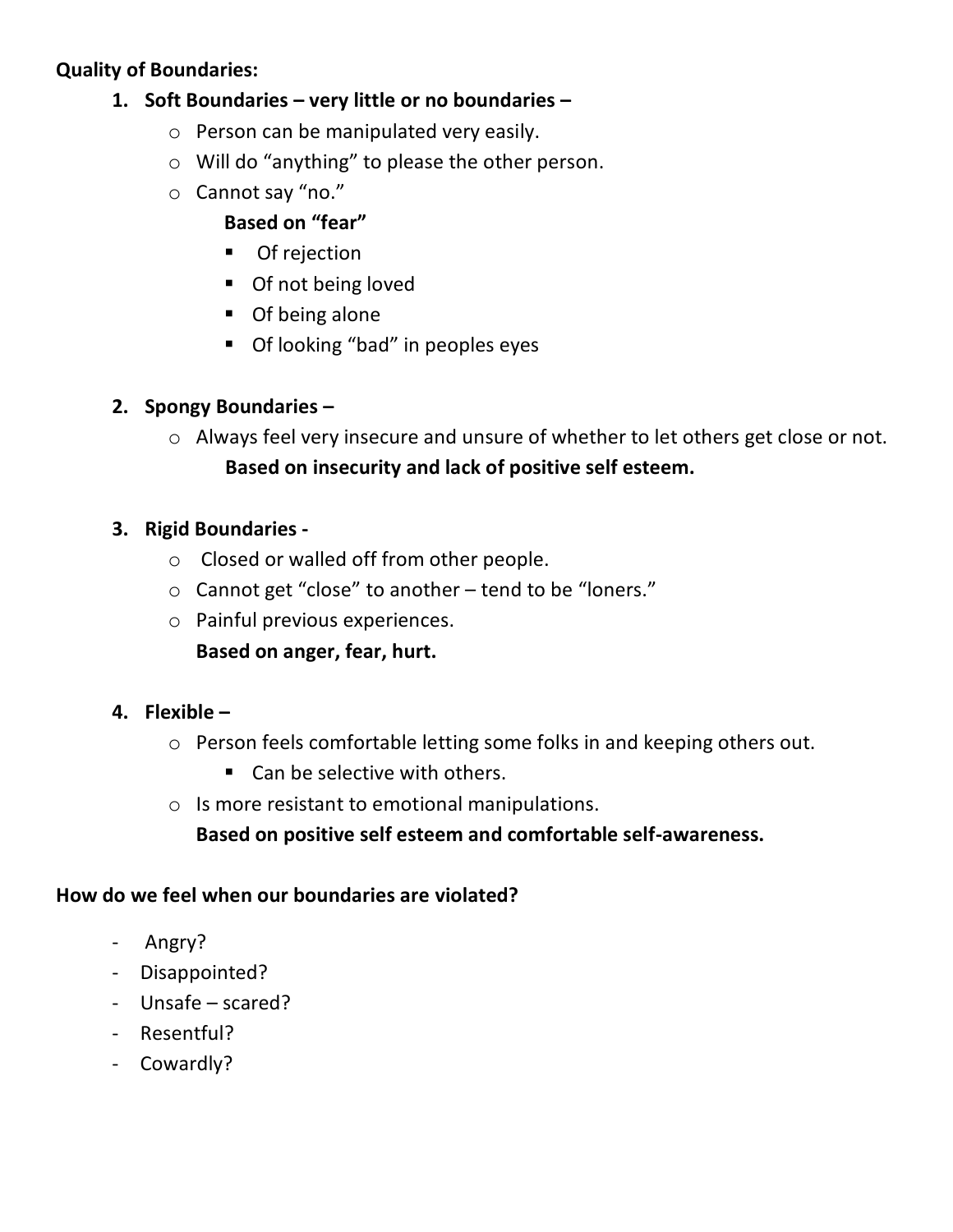# **Group 3 What is CO-DEPENDENCY? What does it have to do with boundaries?**

- Can involve all types of relationships (friendship, partner, family, work, etc.)
- Codependency involves placing a low value or priority on what YOU need.
	- o All the focus and attention is given to the other.
		- What do they want.
		- What do they need.
	- o It doesn't matter whether I am satisfied/happy or not.
		- All that matters is that partner is taken care of.

Based on thinking/feeling that :

# **"I am not worth much if I cannot make you happy."**

### **See if you can identify whether there is a boundary problem here**:

You demand to know if your partner came into treatment or not – so you

| Situation:                                        | Boundary                | What Kind:                  | What is the Emotional |  |
|---------------------------------------------------|-------------------------|-----------------------------|-----------------------|--|
|                                                   | Problem?<br>(YES or NO) | (Emotional or<br>Physical?) | Fall out?             |  |
| Your partner scrolls through your                 |                         |                             |                       |  |
| phone calls.                                      |                         |                             |                       |  |
| You are mad at your friend, so you                |                         |                             |                       |  |
| go on Facebook and "tell" a                       |                         |                             |                       |  |
| embarrassing secret about him/her.                |                         |                             |                       |  |
| You are afraid to say "no" to friends             |                         |                             |                       |  |
| who want you to go joyriding with                 |                         |                             |                       |  |
| them.                                             |                         |                             |                       |  |
| You stand there and watch while                   |                         |                             |                       |  |
| your friend shoplifts something.                  |                         |                             |                       |  |
| You bail your partner out of                      |                         |                             |                       |  |
| detention for the 3 <sup>rd</sup> time this year. |                         |                             |                       |  |
| Your partner disrespects you with                 |                         |                             |                       |  |
| bad name calling, but you would                   |                         |                             |                       |  |
| rather have this than not have                    |                         |                             |                       |  |
| him/her.                                          |                         |                             |                       |  |
| Your friend wants to know that their              |                         |                             |                       |  |
| "ex" said about them in your                      |                         |                             |                       |  |
| Sobriety Circle.                                  |                         |                             |                       |  |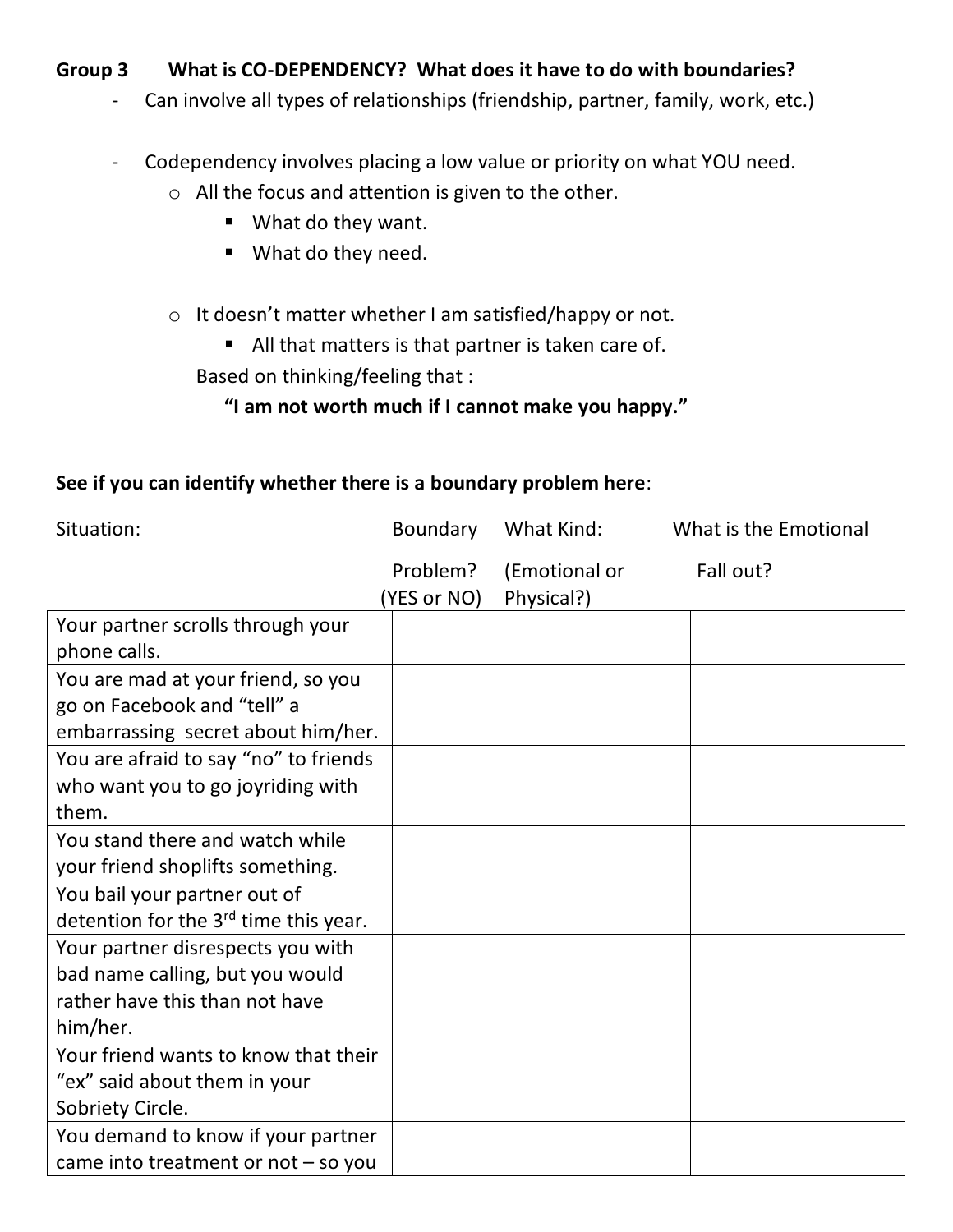| call and demand info.                 |  |  |
|---------------------------------------|--|--|
| You walk into your counselor's office |  |  |
| and say: "Hey girlfriend," how's it   |  |  |
| going?                                |  |  |
| "I can't live without you."           |  |  |
| "I don't want you talking with your   |  |  |
| ex anymore."                          |  |  |
| You hear about something              |  |  |
| happening in town and you get on      |  |  |
| Face book and tell your friends.      |  |  |
| You text your friends that your       |  |  |
| counselor is talking with a certain   |  |  |
| person.                               |  |  |
| You bring your 12 y/o daughter into   |  |  |
| counseling with you as you talk       |  |  |
| about her father.                     |  |  |
| You push your partner because they    |  |  |
| won't give you what you want.         |  |  |

# **How to we set or strengthen our boundaries?**

## **1. Name your limits.**

- Where do you stand, what do you need?
- What's OK and what's NOT OK?
- What can your tolerate and accept?
- What makes you feel uncomfortable or stressed?

# **2. Tune in to your feelings:**

# - **How much discomfort do you feel?**

| Really Uncomfortable A little Uncomfortable Comfortable Totally Comfortable |  |
|-----------------------------------------------------------------------------|--|

# - **How much resentment do you feel?**

| <b>Really Resentful</b> | A little Resentful | OK | No Resentment at all |
|-------------------------|--------------------|----|----------------------|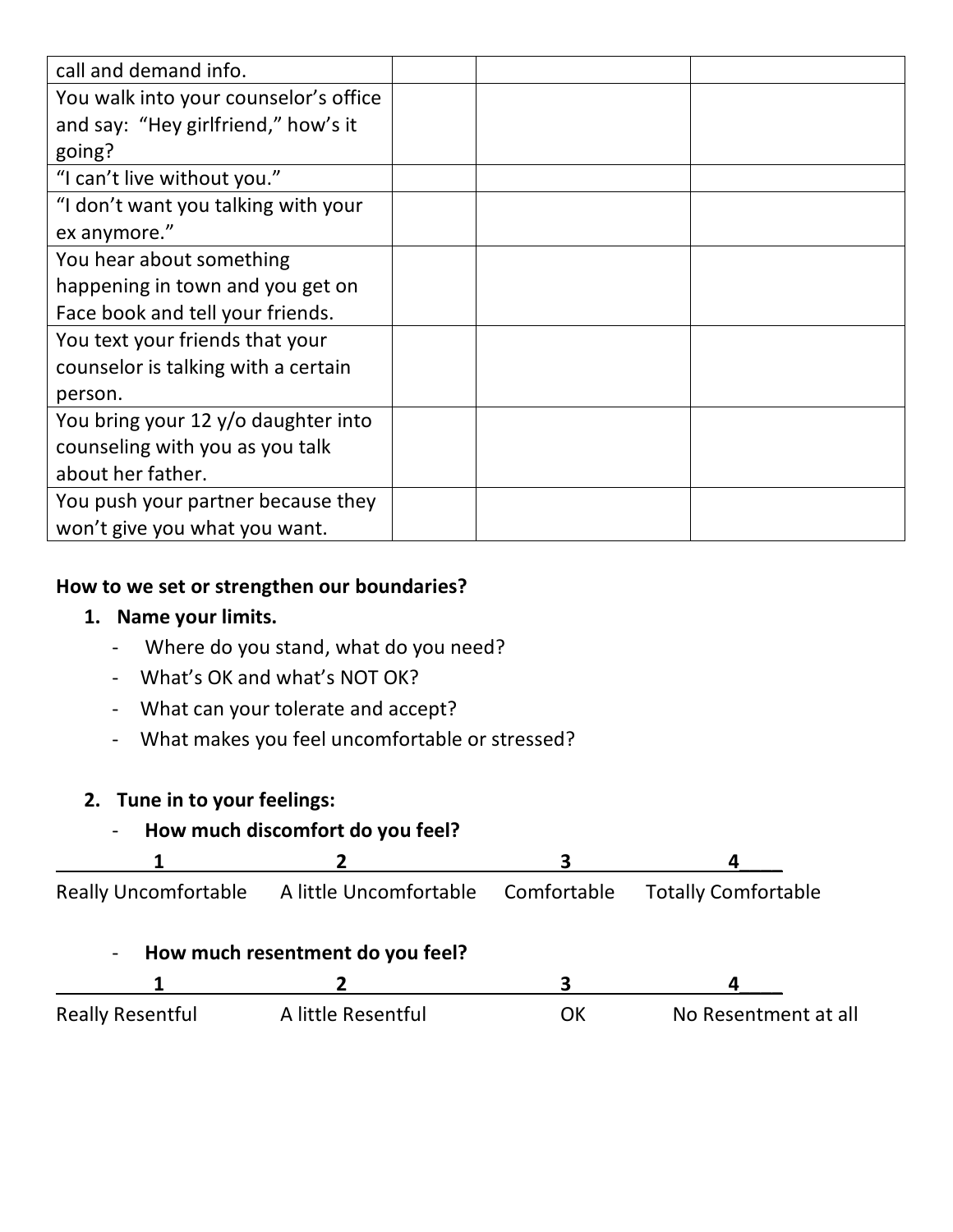# **3. Be direct- not wishy-washy.**

- o Tell your friends/partner, etc. what you need.
	- "I need space."
	- "I need to be close with my family."
	- "I need to know when you're going to be late."
	- "I need to have my own friends too."

# **4. Give yourself permission to set limits for yourself.**

- o 3 powerful feelings that sabotage our boundaries:
	- **Fear** of what the other person will do/way to our limits.
	- **Guilt** that we speak up or say "no" to a friend/family/partner, etc.
	- **Self-Doubt** that we even "deserve" to have our limits.

# **5. Practice self-awareness.**

- o Ask yourself:
	- "What's going on that I feel so resentful?"
	- "What's going on that I feel so angry?"
	- "What's going on that I feel so stressed out?"
- o Are you the only one trying to maintain healthy boundaries?

# **6. Consider your past and present.**

- o Did you have to put yourself aside for the benefit of your younger sibs as a child?
- $\circ$  Is putting yourself in 2<sup>nd</sup> place or sacrificing yourself, "normal" for you?

# **7. Make self-care a priority.**

- o Do you recognize the importance of your feelings and honor them?
- o Is what you need and want less important than your friends/partner/family?

# **8. Seek support/help.**

o Get help to practice setting boundaries with someone you trust.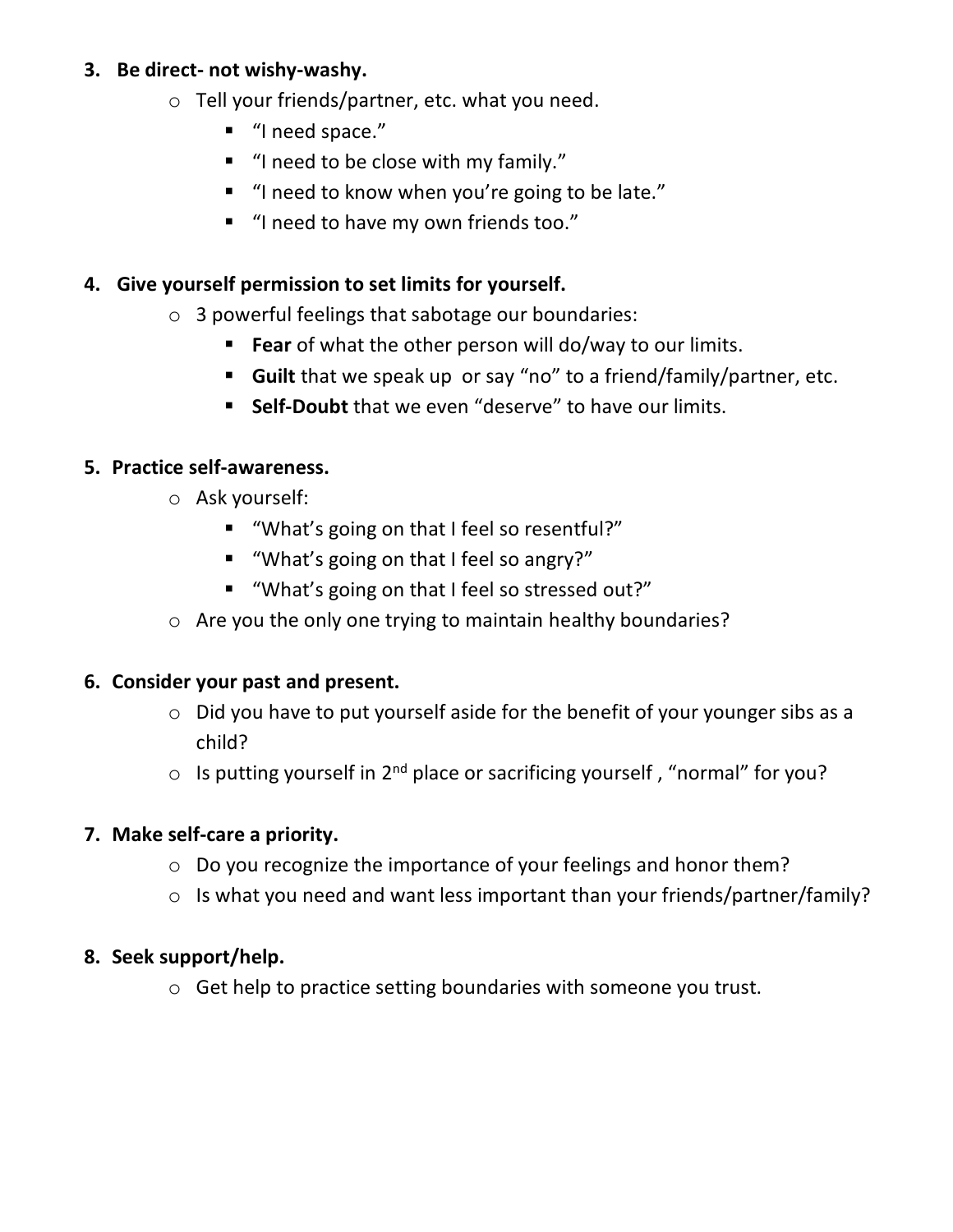## 9. **Be assertive**.

- o Can you follow through on firm boundaries for yourself?
- o Do you expect people to "read" your mind?
- o Do you automatically expect others to "know what I want."
- o Can you respectfully tell another person when they have stepped over your boundary?

#### **10. Start small.**

- o Start by setting boundaries with small things and then move on to larger.
	- Example:
		- Set your bedtime at 9 PM. (a small thing)
		- Set your limit of being picked up late at 10 minutes (a small thing).
		- Set your expectations of fidelity as complete faithfulness (a large thing).

### **Scenario:**

You have had an argument with your friend who has started to be seen around town with your ex. Your friend gets on Face Book and starts talking bad- trasing you. Your ex has "told" them things about you and your friend makes them public.

- What kind of boundary violation is this?
- What are your thoughts about this?
- What are your feelings about this?
- What are you going to do about this?
- What is your response?

## **Scenario:**

You come home from work and find out that your partner has invited his/her friends over to your home and they are having a party. You didn't know anything about this. Your kitchen looks trashed.

- What kind of boundary violation is this?
- What are your thoughts about this?
- What are your feelings about this?
- What are you going to do about this?
- What is your response?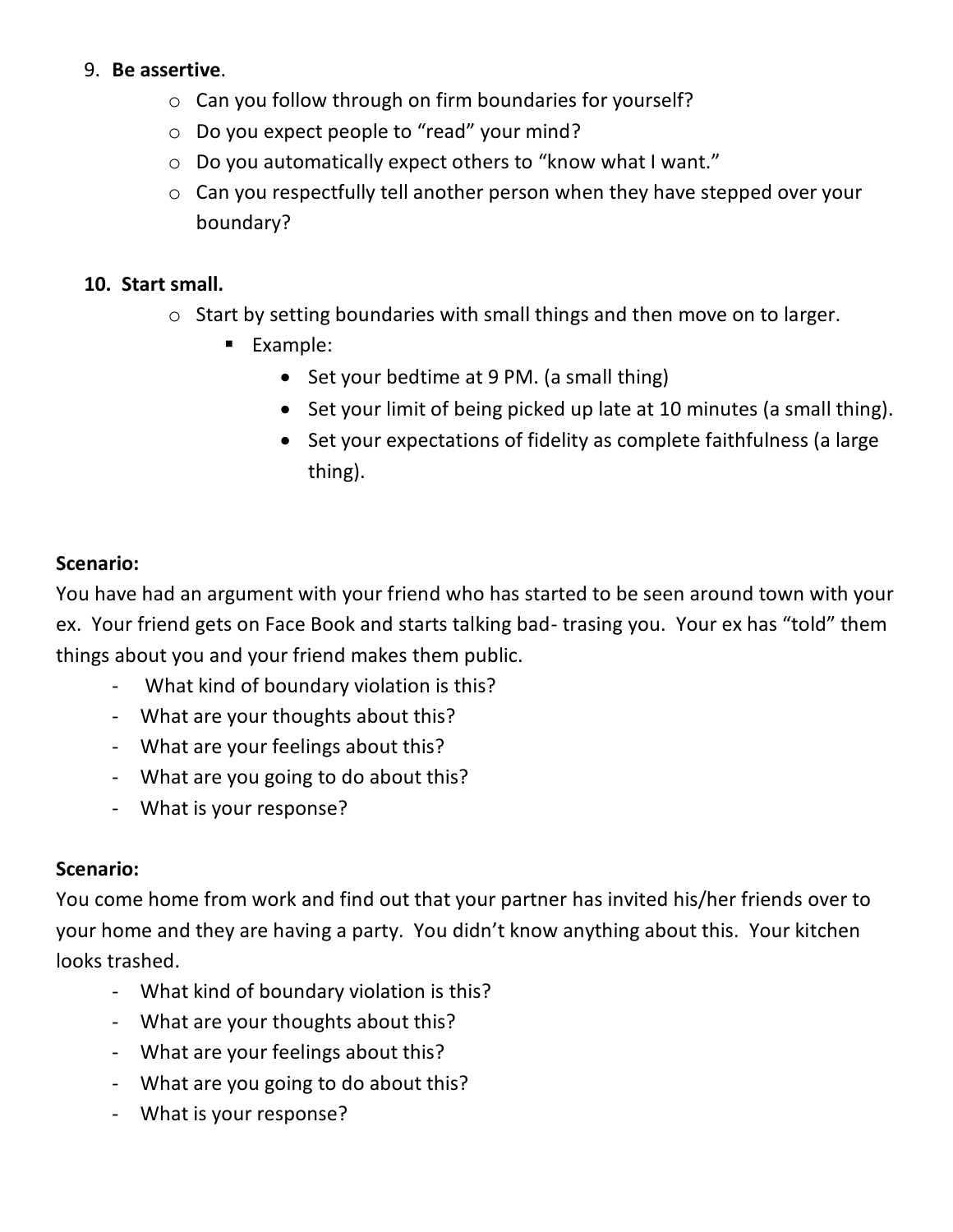# **Handout - Boundaries**

**Group 1 What's a boundary in relationships?**

❖ **A "limit" or "space"**

❖

- ❖ **Who controls this "space"**
- ❖ **What's the PURPOSE of a boundary?**
- ❖ **What makes boundaries closer or farther apart?**
- ❖ **Where did you come to have boundaries** or where did you learn them?
- ❖ **Having good boundaries means:**

# **Characteristics of Boundaries- (What you feel inside):**

**Healthy Boundaries= Feel Contented/Satisfied Unhealthy Boundaries= Feel Restless, Unhappy**

| Feeling like your own person.         | Feeling "incomplete" without your<br>partner. |
|---------------------------------------|-----------------------------------------------|
| Feeling responsible for your own      | Relying on your partner to make you           |
| happiness.                            | happy.                                        |
| Togetherness and separateness are     | Too much or too little togetherness.          |
| balanced.                             |                                               |
| Friendships exist outside of the      | Can't establish and maintain friendships      |
| relationship.                         | with others.                                  |
|                                       |                                               |
| Focuses on the best qualities of both | Focus on the "worst" qualities of your        |
| people.                               | partner.                                      |
| Can achieve intimacy without          | Uses alcohol/drugs to reduce                  |
| chemicals.                            | inhibitions and achieve a false sense of      |
|                                       | intimacy.                                     |
| Open, honest and assertive            | Game-playing, unwillingness to listen,        |
| communication.                        | manipulation.                                 |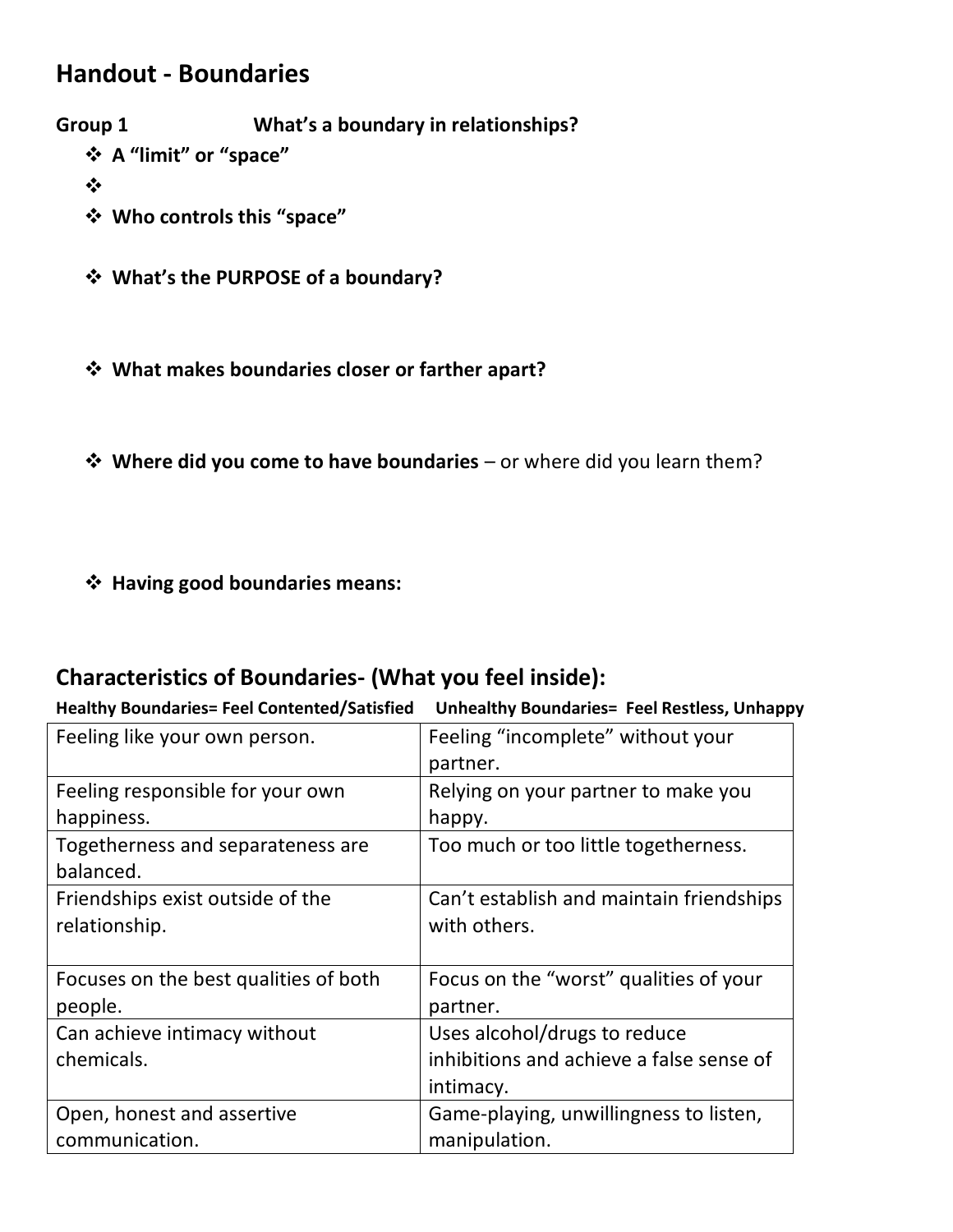| Commitment to partner.                   | Jealousy, relationship addiction or lack |
|------------------------------------------|------------------------------------------|
|                                          | of commitment.                           |
| Respecting the differences in the        | Blaming the partner for his/her unique   |
| partner.                                 | qualities.                               |
| Accepting the change in the              | Feeling that the relationship should     |
| relationship.                            | always be the same.                      |
| Asking honestly for what is wanted in    | Feeling unable to express what is        |
| the relationship.                        | wanted – can't "ask" partner to give     |
|                                          | you what you want/need.                  |
| Accepting endings (kids grow up and      | Unable to let $go$ – clinging to old     |
| leave, separation, divorce, death, etc.) | relationship.                            |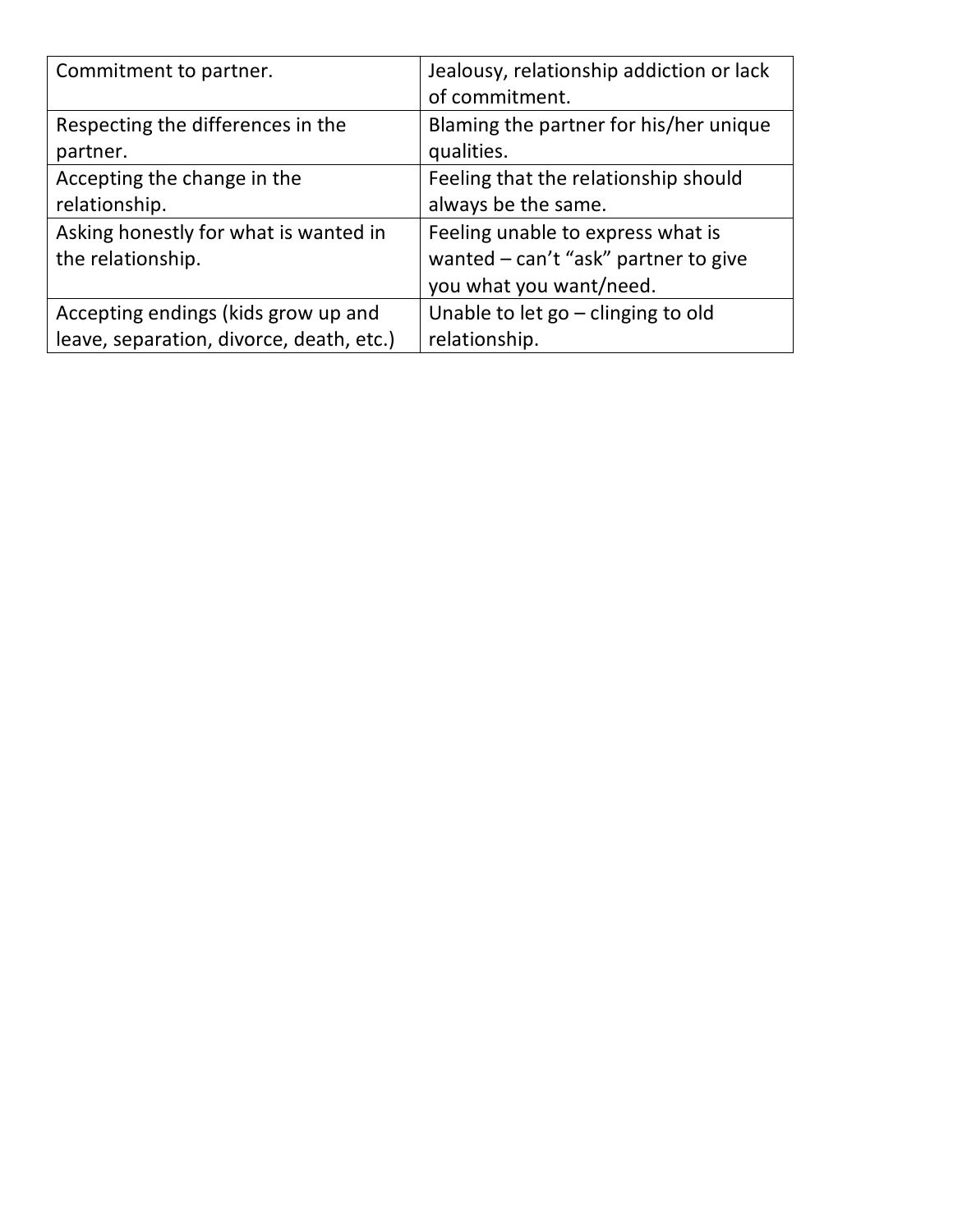# **Healing Harmony – Conflict Management How do we SET boundaries?**

- **1. We need to talk/listen** (in other words, communicate) without blaming.
- **2. Honesty.**
- **3. It is IMPOSSIBLE to set EFFECTIVE boundarieswithout setting ENFORCABLE CONSEQUENCES.**
	- **Never say something that you know you are not willing to follow through with.**

# **MUST BE CONFIDENT ENOUGH IN YOURSELF TO DO IT.**

- **4. If your partner brushes off**
- **5. Setting boundaries is not about making "threats."**

**Types of Boundaries: Comfort level is the determiner**

- 1. **Types of Boundaries:**
	- **1. Material Boundaries-**
	- **2. Physical Boundaries –**
	- **3. Mental Boundaries –**
	- **4. Emotional Boundaries –**
	- **5. Sexual Boundaries-**
	- **6. Spiritual Boundaries –**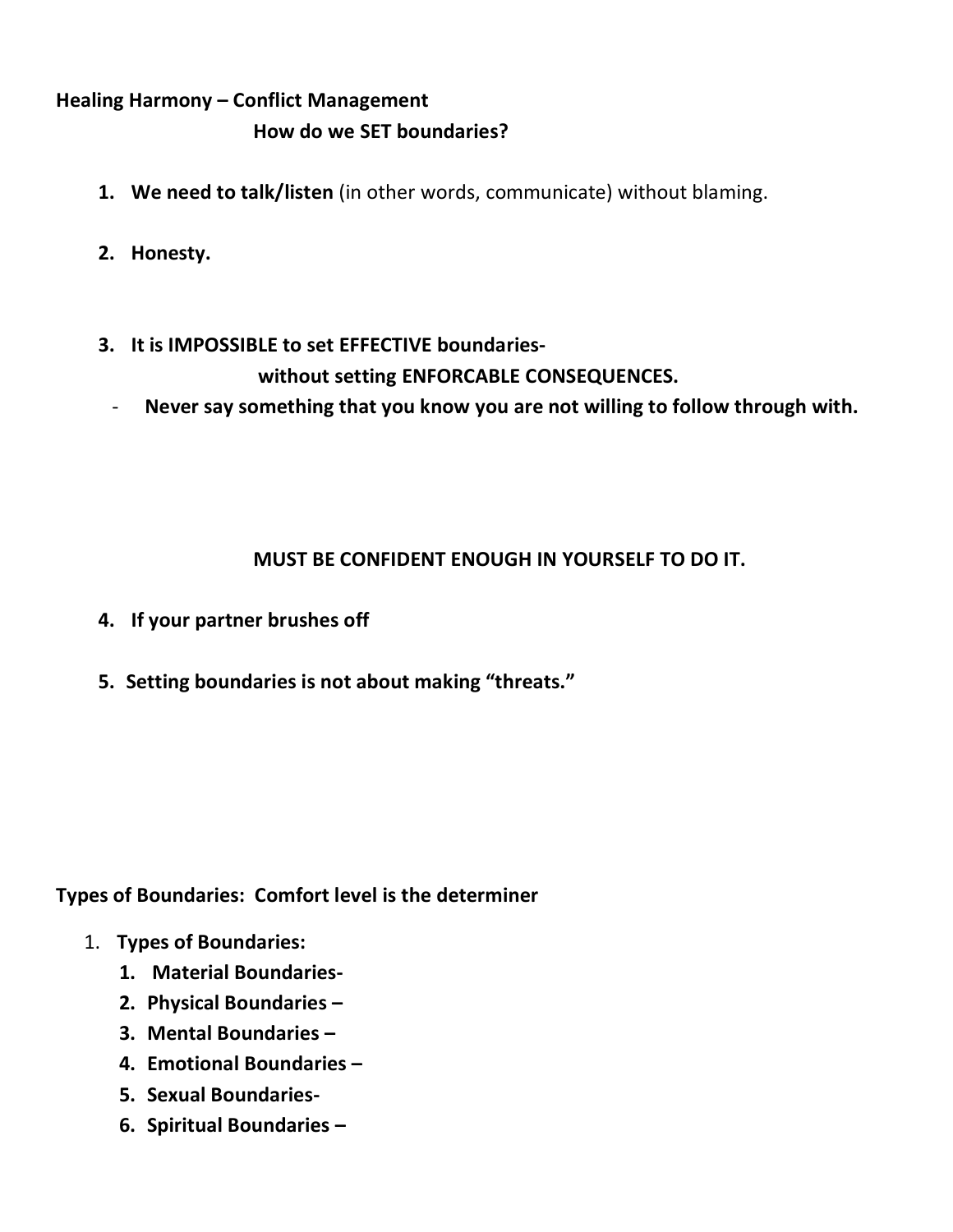# **Quality of Boundaries:**

**1. Soft Boundaries – very little or no boundaries –**

# **Based on "fear"**

- Of rejection
- Of not being loved
- Of being alone
- Of looking "bad" in peoples eyes

## **2. Spongy Boundaries –**

- o Always feel very insecure and unsure of whether to let others get close or not.  **Based on insecurity and lack of positive self esteem.**
- **3. Rigid Boundaries** 
	- **Based on anger, fear, hurt.**
- **4. Flexible –**

# **Based on positive self esteem and comfortable self-awareness.**

## **How do we feel when our boundaries are violated?**

You have had an argument with your friend who has started to be seen around town with your ex. Your friend gets on Face Book and starts talking bad- trashing you. Your ex has "told" them things about you and your friend makes them public.

- What kind of boundary violation is this?
- What are your thoughts about this?
- What are your feelings about this?
- What are you going to do about this?
- What is your response?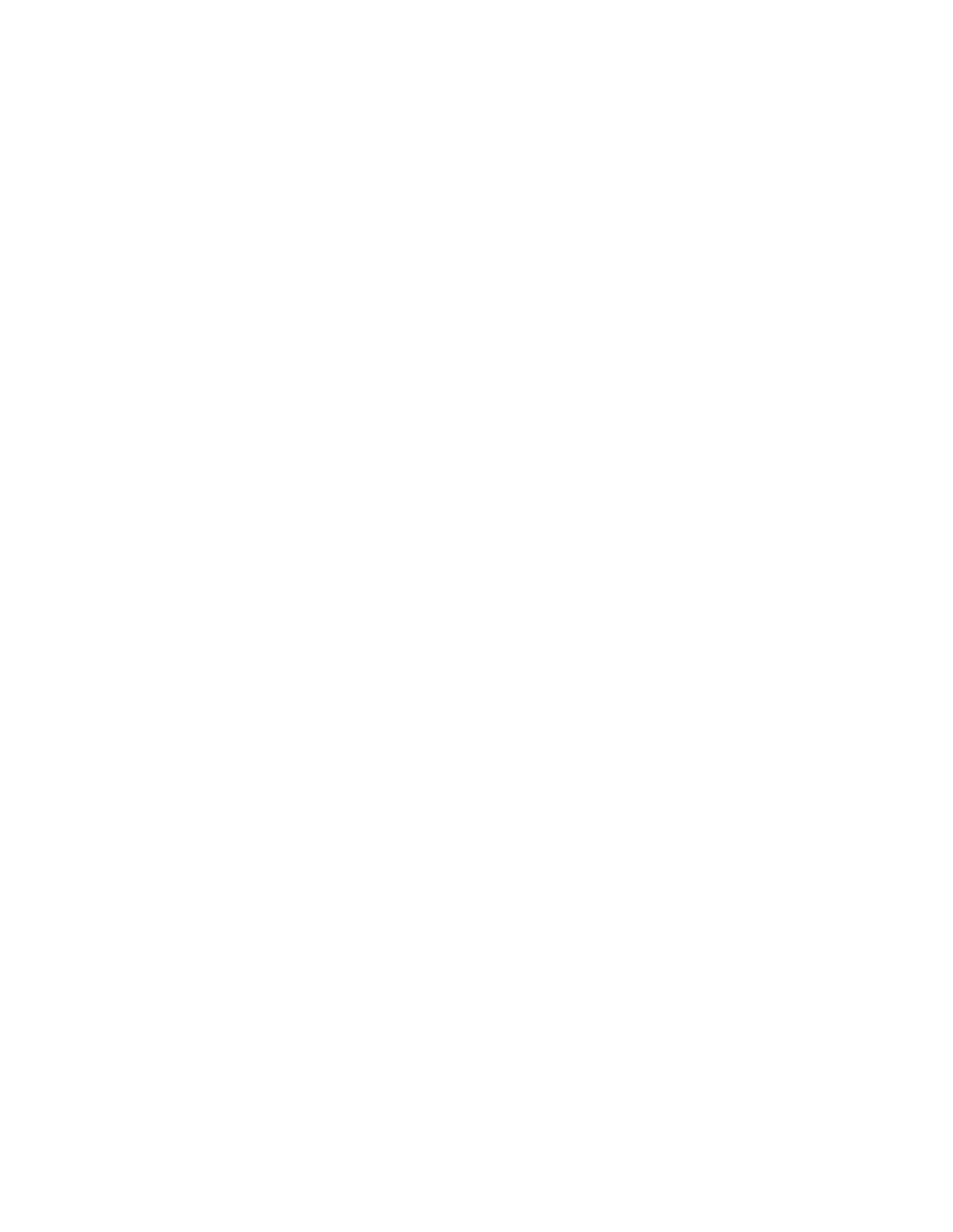# Group 3 **What is CO-DEPENDENCY? What does it have to do with boundaries?**

- Can involve all types of relationships (friendship, partner, family, work, etc.)

# **"I am not worth much if I cannot make you happy."**

# **See if you can identify whether there is a boundary problem here**:

| <b>Situation:</b>                                 | <b>Boundary</b> | <b>What Kind:</b> | <b>What is the Emotional</b> |
|---------------------------------------------------|-----------------|-------------------|------------------------------|
|                                                   | Problem?        | (Emotional or     | Fall out?                    |
|                                                   | (YES or NO)     | Physical?)        |                              |
| Your partner scrolls through your                 |                 |                   |                              |
| phone calls.                                      |                 |                   |                              |
| You are mad at your friend, so you                |                 |                   |                              |
| go on Facebook and "tell" a                       |                 |                   |                              |
| embarrassing secret about him/her.                |                 |                   |                              |
| You are afraid to say "no" to friends             |                 |                   |                              |
| who want you to go joyriding with                 |                 |                   |                              |
| them.                                             |                 |                   |                              |
| You stand there and watch while                   |                 |                   |                              |
| your friend shoplifts something.                  |                 |                   |                              |
| You bail your partner out of                      |                 |                   |                              |
| detention for the 3 <sup>rd</sup> time this year. |                 |                   |                              |
| Your partner disrespects you with                 |                 |                   |                              |
| bad name calling, but you would                   |                 |                   |                              |
| rather have this than not have                    |                 |                   |                              |
| him/her.                                          |                 |                   |                              |
| Your friend wants to know that their              |                 |                   |                              |
| "ex" said about them in your                      |                 |                   |                              |
| Sobriety Circle.                                  |                 |                   |                              |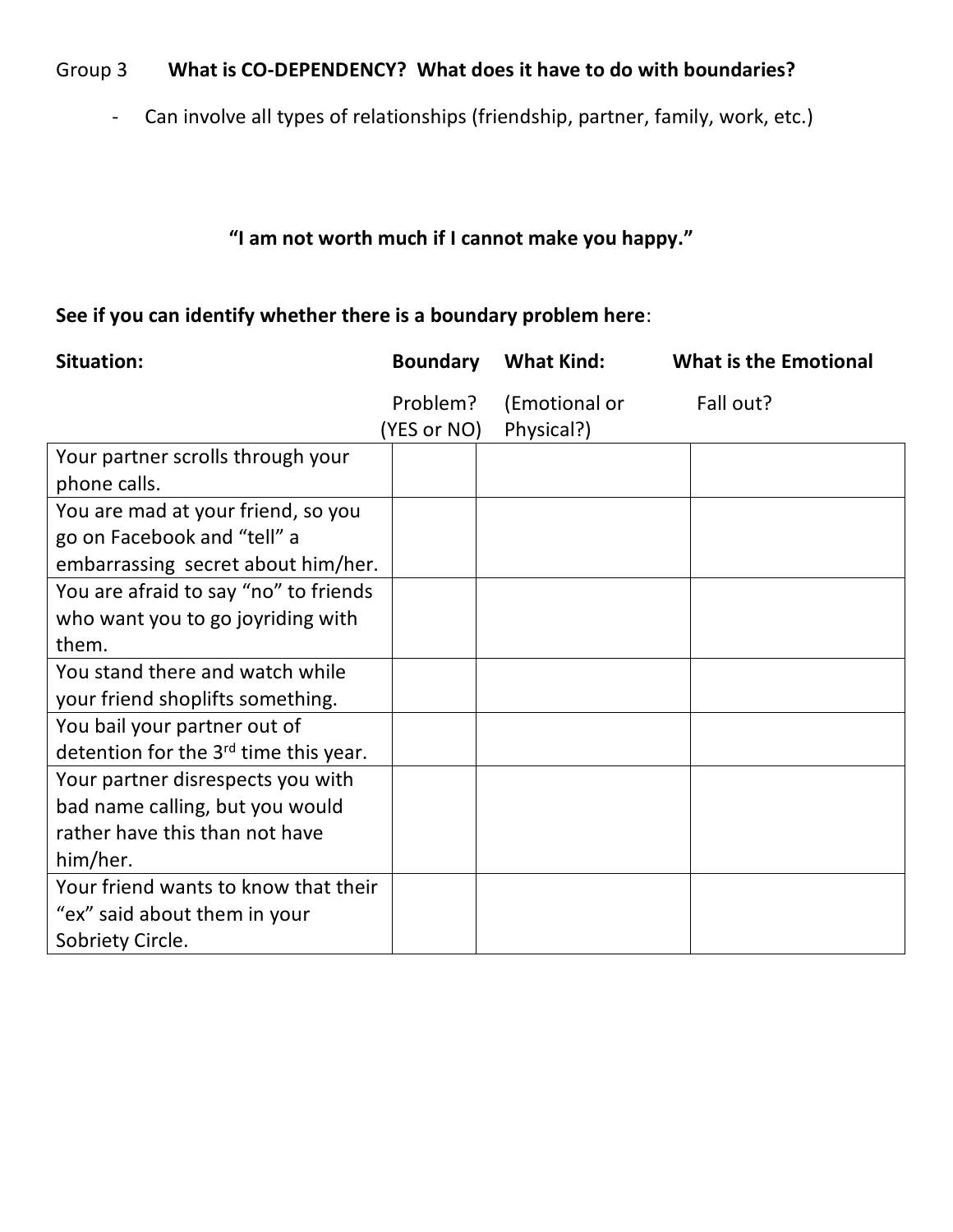| You demand to know if your partner    |  |  |
|---------------------------------------|--|--|
| came into treatment or $not$ – so you |  |  |
| call and demand info.                 |  |  |
| You walk into your counselor's office |  |  |
| and say: "Hey girlfriend," how's it   |  |  |
| going?                                |  |  |
| "I can't live without you."           |  |  |
| "I don't want you talking with your   |  |  |
| ex anymore."                          |  |  |
| You hear about something              |  |  |
| happening in town and you get on      |  |  |
| Face book and tell your friends.      |  |  |
| You text your friends that your       |  |  |
| counselor is talking with a certain   |  |  |
| person.                               |  |  |
| You bring your 12 y/o daughter into   |  |  |
| counseling with you as you talk       |  |  |
| about her father.                     |  |  |
| You push your partner because they    |  |  |
| won't give you what you want.         |  |  |

# **How to we set or strengthen our boundaries?**

**1. Name your limits.**

# **2. Tune in to your feelings:**

- **How much discomfort do you feel?** 

| <b>Really Uncomfortable</b> | A little Uncomfortable           | Comfortable | <b>Totally Comfortable</b> |
|-----------------------------|----------------------------------|-------------|----------------------------|
| $\blacksquare$              | How much resentment do you feel? |             |                            |
|                             |                                  |             |                            |
| <b>Really Resentful</b>     | A little Resentful               | OK          | No Resentment at all       |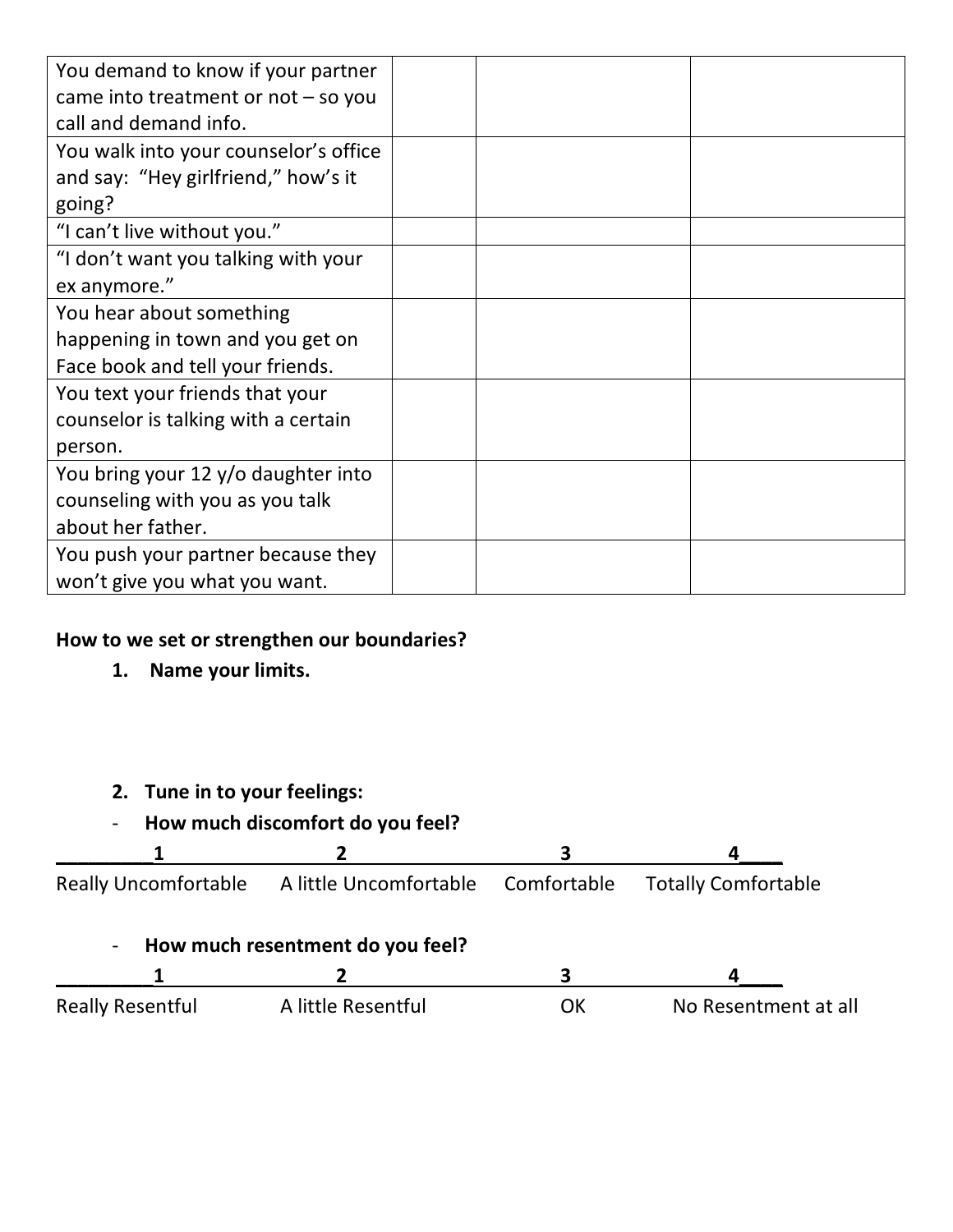## **3. Be direct- not wishy-washy.**

o Tell your friends/partner, etc. what you need.

# **4. Give yourself permission to set limits for yourself.**

o 3 powerful feelings that sabotage our boundaries:

### **5. Practice self-awareness.**

o Ask yourself:

o Are you the only one trying to maintain healthy boundaries?

## **6. Consider your past and present.**

- o Did you have to put yourself aside for the benefit of your younger sibs as a child?
- $\circ$  Is putting yourself in 2<sup>nd</sup> place or sacrificing yourself, "normal" for you?

## **7. Make self-care a priority.**

- o Do you recognize the importance of your feelings and honor them?
- o Is what you need and want less important than your friends/partner/family?

#### **8. Seek support/help.**

o Get help to practice setting boundaries with someone you trust.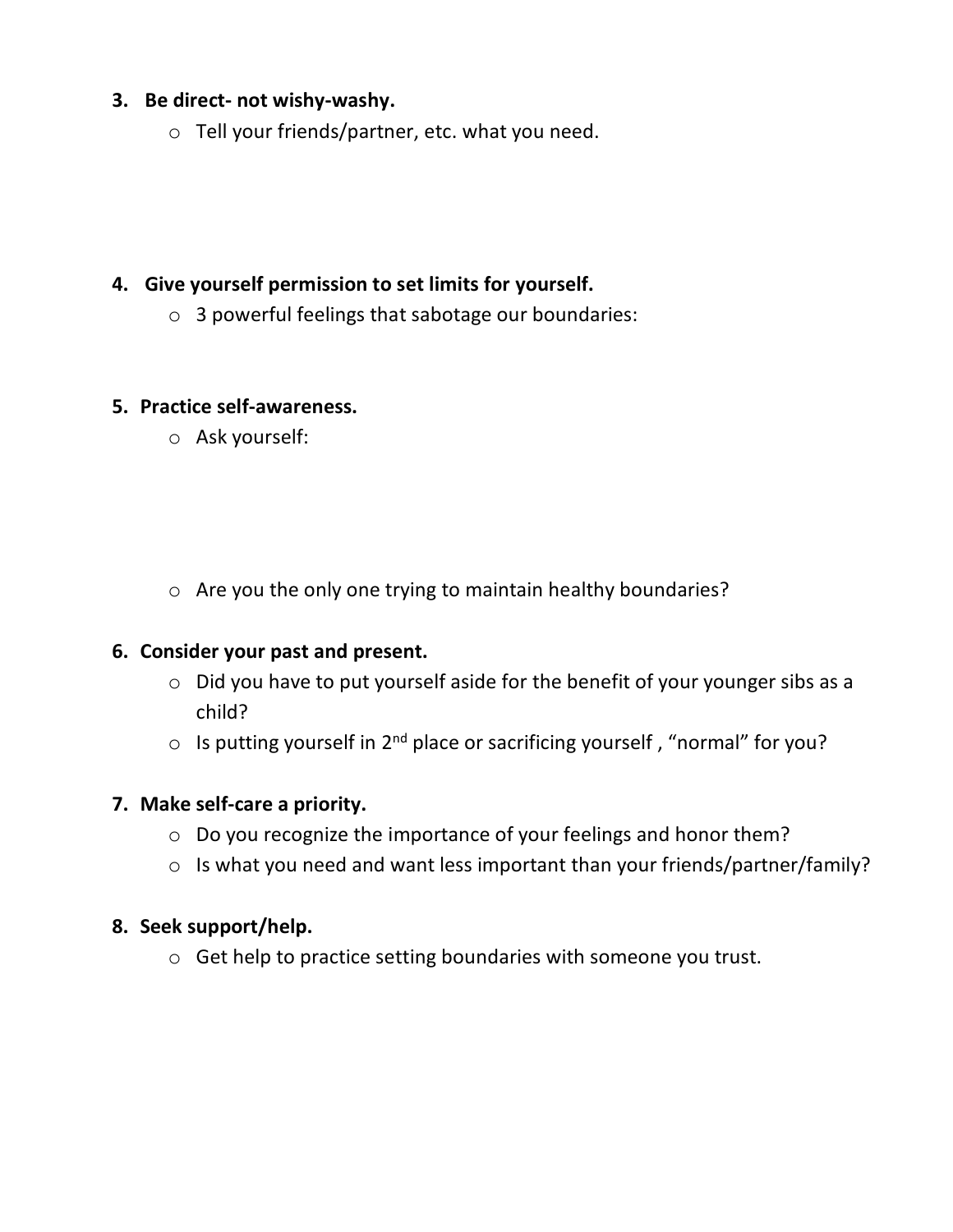# 9. **Be assertive**.

- o Can you follow through on firm boundaries for yourself?
- o Do you expect people to "read" your mind?
- o Do you automatically expect others to "know what I want."
- o Can you respectfully tell another person when they have stepped over your boundary?

## **10. Start small.**

- o Start by setting boundaries with small things and then move on to larger.
	- Example:
		- Set your bedtime at 9 PM. (a small thing)
		- Set your limit of being picked up late at 10 minutes (a small thing).
		- Set your expectations of fidelity as complete faithfulness (a large thing).

### **Scenario:**

You have had an argument with your friend who has started to be seen around town with your ex. Your friend gets on Face Book and starts talking bad- trashing you. Your ex has "told" them things about you and your friend makes them public.

- What kind of boundary violation is this?
- What are your thoughts about this?
- What are your feelings about this?
- What are you going to do about this?
- What is your response?

#### **Scenario:**

You come home from work and find out that your partner has invited his/her friends over to your home and they are having a party. You didn't know anything about this. Your kitchen looks trashed.

- What kind of boundary violation is this?
- What are your thoughts about this?
- What are your feelings about this?
- What are you going to do about this?
- What is your response?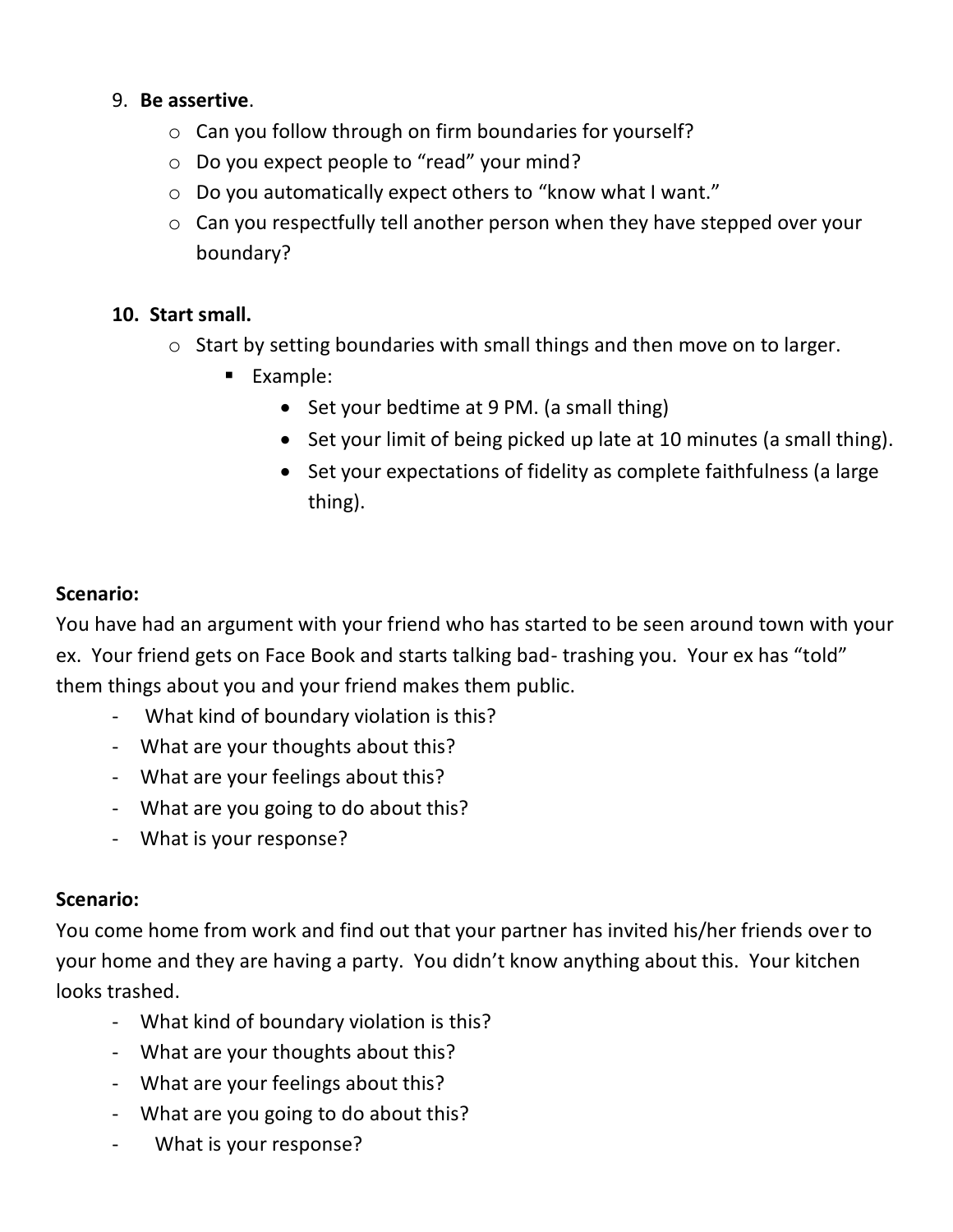## Ticket Group 1:

Welcomed clients to Healing Harmony – Conflict Management group this morning and opened session with the Serenity Prayer. Continued discussing how proper "boundaries" is essential to conflict management success. Talked about how healthy boundaries contribute to healthy and mutually satisfying relationships. Boundaries and respect go hand in hand. Poor self esteem and feelings of not being worthy of respect contribute to allowing boundary violations to occur without consequences. Discussed the types of boundaries:

- Material Boundaries
- Physical Boundaries
- Mental Boundaries
- Emotional Boundaries
- Sexual Boundaries
- Spiritual Boundaries.

Then shared in group discussion/processing the quality of boundaries (soft, spongy, rigid, and flexible).

Shared how drugs and alcohol affect proper boundaries.

#### **Personal Note:**

willing to share personal experiences with peers. Open to new ideas and change.

#### **Plan:**

- Continue work on understanding boundaries and how healthy boundaries assist in assertive conflict management.
- Encourage positive social skills and interactions.